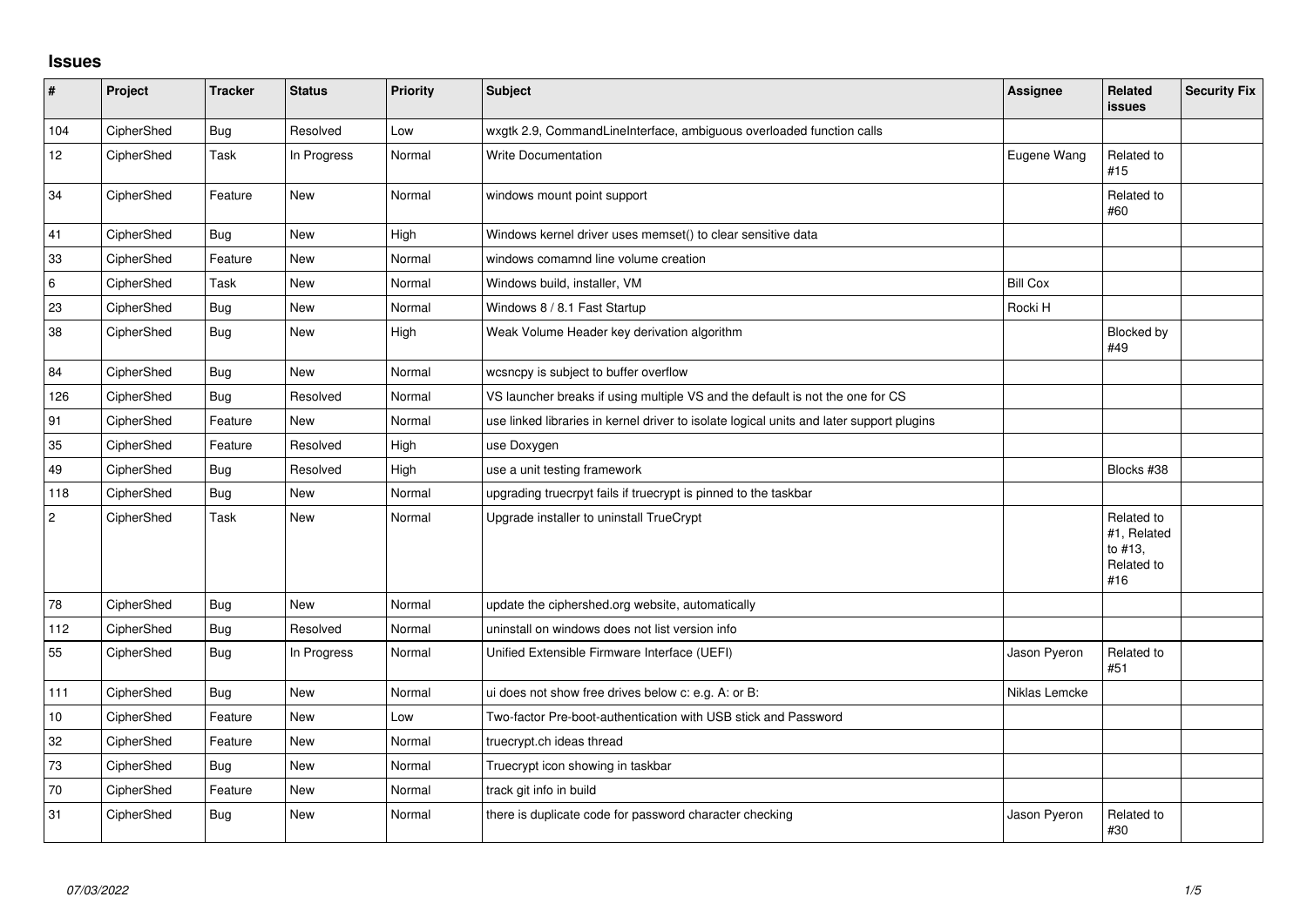| #   | Project    | <b>Tracker</b> | <b>Status</b> | <b>Priority</b> | Subject                                                                                                  | <b>Assignee</b> | <b>Related</b><br><b>issues</b> | <b>Security Fix</b> |
|-----|------------|----------------|---------------|-----------------|----------------------------------------------------------------------------------------------------------|-----------------|---------------------------------|---------------------|
| 72  | CipherShed | Bug            | New           | Normal          | The installation fails, but a message (from windows?) says it succeeds and asks if you want<br>to reboot |                 |                                 |                     |
| 80  | CipherShed | <b>Bug</b>     | New           | Low             | TEST CASE: ubuntu 14 GUI install                                                                         |                 |                                 |                     |
| 44  | CipherShed | <b>Bug</b>     | New           | High            | TC_IOCTL_OPEN_TEST multiple issues                                                                       |                 |                                 |                     |
| 42  | CipherShed | <b>Bug</b>     | New           | High            | TC_IOCTL_GET_SYSTEM_DRIVE_DUMP_CONFIG kernel pointer disclosure                                          |                 |                                 |                     |
| 58  | CipherShed | Feature        | New           | Low             | Tablet / Touch screen / non-keyboard boot support                                                        |                 |                                 |                     |
| 89  | CipherShed | Feature        | New           | Normal          | Support the Common Criteria Collaborative Protection Profile for Full Disk Encryption                    |                 |                                 |                     |
| 87  | CipherShed | Feature        | New           | Low             | support multiple hidden volumes                                                                          |                 |                                 |                     |
| 36  | CipherShed | Feature        | New           | Normal          | support multiple actors to open an encrypted volume                                                      |                 |                                 |                     |
| 122 | CipherShed | Feature        | New           | Normal          | support key escrow                                                                                       |                 | Related to<br>#68               |                     |
| 102 | CipherShed | Feature        | New           | Normal          | support for serial console in bootloader                                                                 |                 |                                 |                     |
| 93  | CipherShed | Feature        | New           | Normal          | support "quick" encrypt for new media (especially flash/SSD)                                             |                 |                                 |                     |
| 121 | CipherShed | Feature        | New           | Normal          | Support "not" burning CD on encrypting disk operation                                                    |                 | Related to<br>#68               |                     |
| 100 | CipherShed | Feature        | New           | Normal          | Suggestion 4-Display the consequences of an action immediately (Immediacy of<br>consequences)            |                 |                                 |                     |
| 99  | CipherShed | Feature        | New           | Normal          | Suggestion 3-Separate required and optional input parameters                                             |                 |                                 |                     |
| 98  | CipherShed | Feature        | New           | Normal          | Suggestion 2 - Do not misuse native UI controls                                                          | Niklas Lemcke   |                                 |                     |
| 97  | CipherShed | Feature        | New           | Normal          | Suggestion 1 - Do not use unknown terminology                                                            | Niklas Lemcke   |                                 |                     |
| 88  | CipherShed | <b>Bug</b>     | New           | Normal          | smart card support for containers                                                                        |                 |                                 |                     |
| 57  | CipherShed | Feature        | New           | Normal          | Skein support                                                                                            |                 |                                 |                     |
| 39  | CipherShed | <b>Bug</b>     | New           | High            | Sensitive information might be paged out from kernel stacks                                              |                 |                                 |                     |
| 54  | CipherShed | Feature        | New           | Low             | Self Destruct Password                                                                                   |                 |                                 |                     |
| 64  | CipherShed | Task           | New           | Normal          | Rewrite or remove LongReverse in Common/Dlgcode.c                                                        |                 |                                 |                     |
| 113 | CipherShed | <b>Bug</b>     | Resolved      | Normal          | remove the donate screen from the installer                                                              |                 |                                 |                     |
| 127 | CipherShed | <b>Bug</b>     | Resolved      | Normal          | remove #if 0 code                                                                                        | Jason Pyeron    |                                 |                     |
| 52  | CipherShed | Feature        | New           | Low             | recovery utility & tools                                                                                 |                 | Related to<br>#59               |                     |
| 114 | CipherShed | Task           | New           | Normal          | Real, unified makefiles                                                                                  | Kyle Marek      |                                 |                     |
| 65  | CipherShed | Feature        | New           | Normal          | pure 64 bit version for windows                                                                          |                 | Related to<br>#63               |                     |
| 66  | CipherShed | Feature        | New           | Normal          | provide robust API for usermode interaction with kernel driver                                           |                 |                                 |                     |
| 67  | CipherShed | Feature        | New           | Normal          | print a backup                                                                                           |                 |                                 |                     |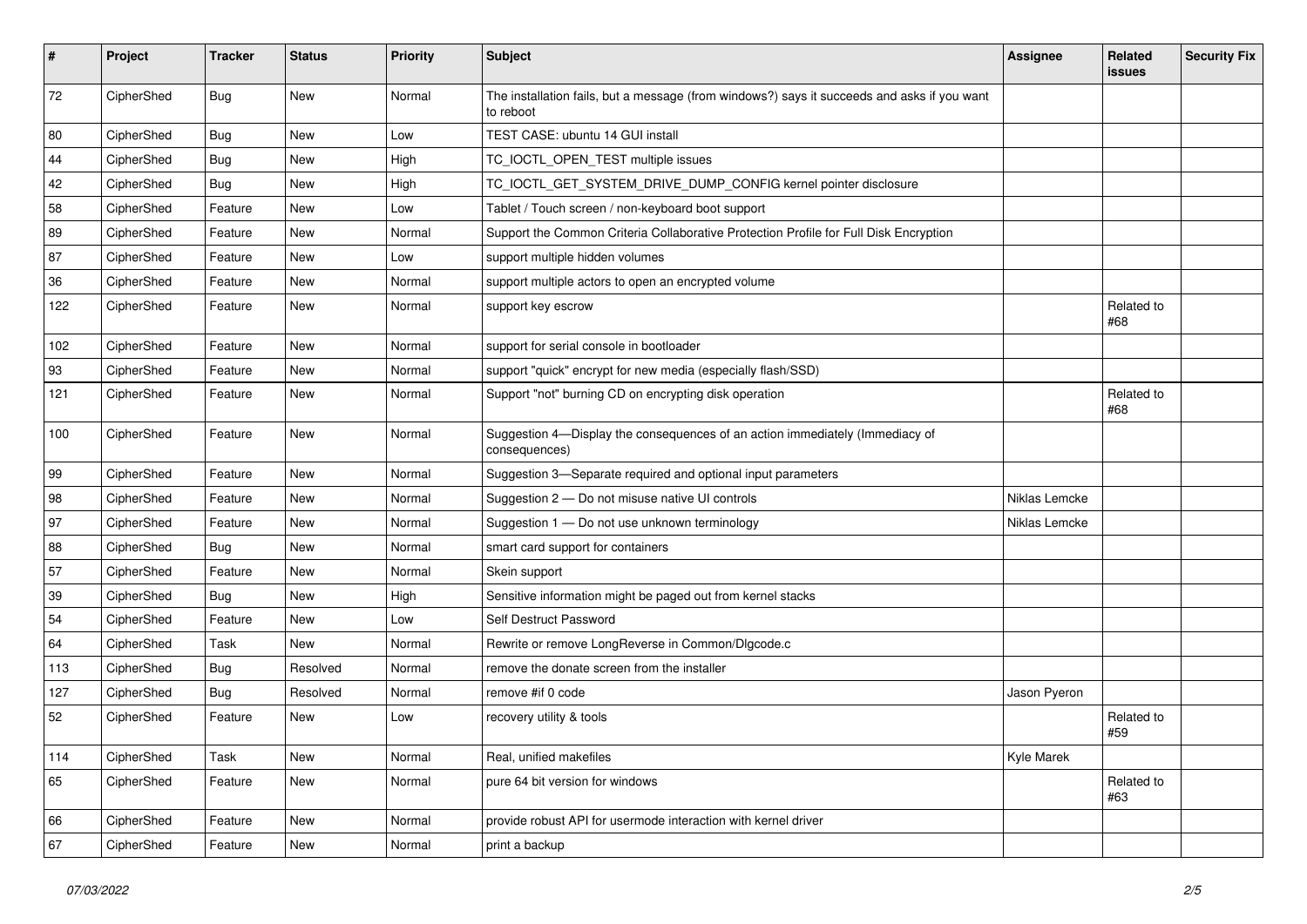| #              | Project    | <b>Tracker</b> | <b>Status</b> | <b>Priority</b> | Subject                                                                                                     | Assignee     | Related<br>issues | <b>Security Fix</b> |
|----------------|------------|----------------|---------------|-----------------|-------------------------------------------------------------------------------------------------------------|--------------|-------------------|---------------------|
| 53             | CipherShed | Feature        | <b>New</b>    | Low             | Portable / non-admin volume browser                                                                         |              |                   |                     |
| 95             | CipherShed | <b>Bug</b>     | New           | Normal          | Platform/SystemException.h and Common/Exception.h define the same class/struct                              |              |                   |                     |
| 71             | CipherShed | <b>Bug</b>     | New           | High            | passwords using non-ascii                                                                                   |              |                   |                     |
| 61             | CipherShed | Feature        | New           | Normal          | optionally support TPM                                                                                      |              |                   |                     |
| 59             | CipherShed | Bug            | New           | Low             | optimized rescue disk                                                                                       |              | Related to<br>#52 |                     |
| 110            | CipherShed | <b>Bug</b>     | <b>New</b>    | High            | Open Crypto Audit Project TrueCrypt CS-TC-4 - Unauthenticated ciphertext in volume<br>headers               |              |                   |                     |
| 109            | CipherShed | Bug            | New           | High            | Open Crypto Audit Project TrueCrypt CS-TC-3 - Keyfile mixing is not cryptographically sound                 |              |                   |                     |
| 108            | CipherShed | Bug            | New           | Urgent          | Open Crypto Audit Project TrueCrypt CS-TC-2 - AES implementation susceptible to<br>cache-timing attacks     |              |                   |                     |
| 107            | CipherShed | <b>Bug</b>     | New           | Immediate       | Open Crypto Audit Project TrueCrypt CS-TC-1 - CryptAcquireContext may silently fail in<br>unusual scenarios |              |                   |                     |
| 37             | CipherShed | Bug            | New           | High            | Open Crypto Audit Project issues                                                                            |              |                   |                     |
| 40             | CipherShed | <b>Bug</b>     | New           | High            | Multiple issues in the bootloader decompressor                                                              |              |                   |                     |
| 46             | CipherShed | Bug            | New           | High            | MountVolume() device check bypass                                                                           |              |                   |                     |
| 21             | CipherShed | <b>Bug</b>     | New           | High            | Method of mounting may be exploited                                                                         |              |                   |                     |
| 76             | CipherShed | <b>Bug</b>     | New           | Normal          | MakeSelfExtractingPackage used in CI cannot have dialog boxes                                               |              |                   |                     |
| 125            | CipherShed | Bug            | Resolved      | Normal          | Makefile for bootloader fails on case sensitive filesystem                                                  |              |                   |                     |
| 86             | CipherShed | <b>Bug</b>     | Resolved      | Normal          | Make ciphershed window titlebars different                                                                  |              |                   |                     |
| 45             | CipherShed | <b>Bug</b>     | New           | High            | MainThreadProc() integer overflow                                                                           |              |                   |                     |
| $\overline{7}$ | CipherShed | <b>Task</b>    | New           | Normal          | Mac build, installer, VM                                                                                    | Jason Pyeron |                   |                     |
| 123            | CipherShed | <b>Bug</b>     | New           | Normal          | losetup anomaly with OpenSUSE 13.1                                                                          |              |                   |                     |
| 13             | CipherShed | Task           | New           | Normal          | List of all version numbers                                                                                 | Rocki H      | Related to<br>#2  |                     |
| 50             | CipherShed | Feature        | New           | Normal          | Linux FDE                                                                                                   |              | Related to<br>#5  |                     |
| 5              | CipherShed | <b>Task</b>    | New           | Normal          | Linux build, installer, VM                                                                                  | Kyle Marek   | Related to<br>#50 |                     |
| 26             | CipherShed | <b>Bug</b>     | New           | Normal          | Large External Drive Support on Mac (>512byte sector size)                                                  |              |                   |                     |
| 43             | CipherShed | Bug            | New           | High            | IOCTL_DISK_VERIFY integer overflow                                                                          |              |                   |                     |
| 124            | CipherShed | Feature        | New           | Normal          | investigate switch to FUDforum from phpBB                                                                   |              |                   |                     |
| 69             | CipherShed | Feature        | New           | Low             | integration test: mounting and sharing volumes                                                              |              |                   |                     |
| 96             | CipherShed | Feature        | New           | Normal          | installer to incorporate a post-installation quick-start wizard                                             |              |                   |                     |
| 74             | CipherShed | Bug            | New           | Normal          | Hardcoded Build date in Help->About window                                                                  |              |                   |                     |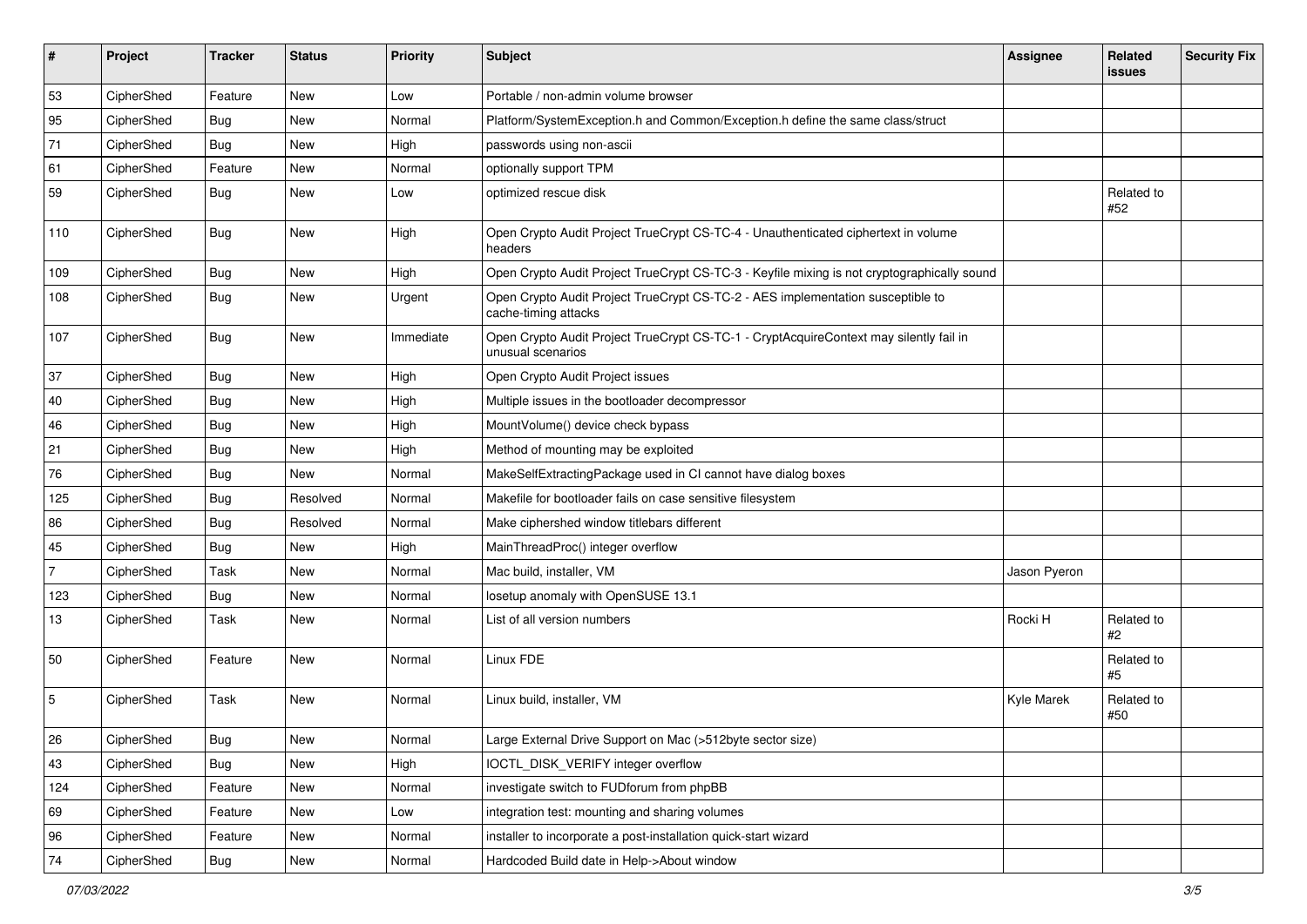| #              | Project    | <b>Tracker</b> | <b>Status</b> | Priority  | <b>Subject</b>                                                      | Assignee                    | <b>Related</b><br>issues | <b>Security Fix</b> |
|----------------|------------|----------------|---------------|-----------|---------------------------------------------------------------------|-----------------------------|--------------------------|---------------------|
| 51             | CipherShed | Bug            | In Progress   | Normal    | <b>GUID Partition Table (GPT)</b>                                   | Jason Pyeron                | Related to<br>#55        |                     |
| 47             | CipherShed | Bug            | <b>New</b>    | High      | GetWipePassCount() / WipeBuffer() can cause BSOD                    |                             |                          |                     |
| $\overline{4}$ | CipherShed | Task           | New           | Normal    | Get Windows executable signing key                                  | <b>Bill Cox</b>             |                          |                     |
| 8              | CipherShed | Task           | New           | Normal    | Get graphics artist to work on artwork, icons                       |                             |                          |                     |
| 56             | CipherShed | <b>Bug</b>     | New           | Low       | FreeBSD support                                                     |                             |                          |                     |
| 14             | CipherShed | Bug            | New           | Normal    | Fixes urls in ui (/applink? links)                                  |                             | Related to<br>#25        |                     |
| 3              | CipherShed | Task           | New           | Normal    | Finish initial bitmaps and icons                                    |                             |                          |                     |
| 117            | CipherShed | <b>Bug</b>     | Resolved      | High      | Failure to function when compiled with GCC 5                        |                             |                          |                     |
| 115            | CipherShed | Bug            | Resolved      | High      | fails to build on stretch due to overloaded constructors            |                             |                          |                     |
| 60             | CipherShed | Feature        | <b>New</b>    | Normal    | Enhanced UX - shell extension for container management              |                             | Related to<br>#34        |                     |
| 48             | CipherShed | <b>Bug</b>     | New           | High      | EncryptDataUnits() lacks error handling                             |                             |                          |                     |
| 79             | CipherShed | Feature        | New           | Low       | document a list of file systems compatible with Hidden Volume usage |                             |                          |                     |
| 119            | CipherShed | <b>Bug</b>     | Resolved      | Immediate | DLL side loading attack vulnerability                               | Jason Pyeron                |                          |                     |
| 85             | CipherShed | Bug            | New           | Normal    | Digcode.c is 9917 lines long, split it up                           |                             |                          |                     |
| 106            | CipherShed | Task           | <b>New</b>    | Low       | Disable GitHub issue tracker                                        |                             |                          |                     |
| $\mathbf{1}$   | CipherShed | Task           | New           | Normal    | Detailed review of Windows constant strings                         | Paweł<br>Zegartowski        | Related to<br>#2         |                     |
| 83             | CipherShed | Bug            | New           | Normal    | deduplicate file names                                              |                             |                          |                     |
| 81             | CipherShed | Feature        | <b>New</b>    | Normal    | Decrypt System drive via commandline                                |                             |                          |                     |
| 105            | CipherShed | <b>Bug</b>     | Resolved      | Low       | Debian Jessie Complication Error: wx3.0                             |                             |                          |                     |
| 18             | CipherShed | Task           | <b>New</b>    | Normal    | Create rpm packaging                                                |                             |                          |                     |
| 19             | CipherShed | Task           | <b>New</b>    | Normal    | Create pkgbuild for arch                                            |                             |                          |                     |
| 16             | CipherShed | Task           | New           | High      | Create list of all installed files / registry keys (Windows).       | Rocki H                     | Related to<br>#2         |                     |
| 15             | CipherShed | Task           | New           | Normal    | Create Gnu Info page                                                | Eugene Wang                 | Related to<br>#12        |                     |
| 20             | CipherShed | Task           | New           | Normal    | Create dmg for os x                                                 |                             |                          |                     |
| 17             | CipherShed | Task           | New           | Normal    | Create debian packaging                                             |                             |                          |                     |
| 9              | CipherShed | Task           | New           | Normal    | Create check-list of features to be tested                          | Pier-Luc Caron<br>St-Pierre |                          |                     |
| 116            | CipherShed | Bug            | New           | Normal    | create an option for private/global volume mounting                 |                             |                          |                     |
| 103            | CipherShed | Task           | New           | Low       | <b>Const Correctness</b>                                            |                             |                          |                     |